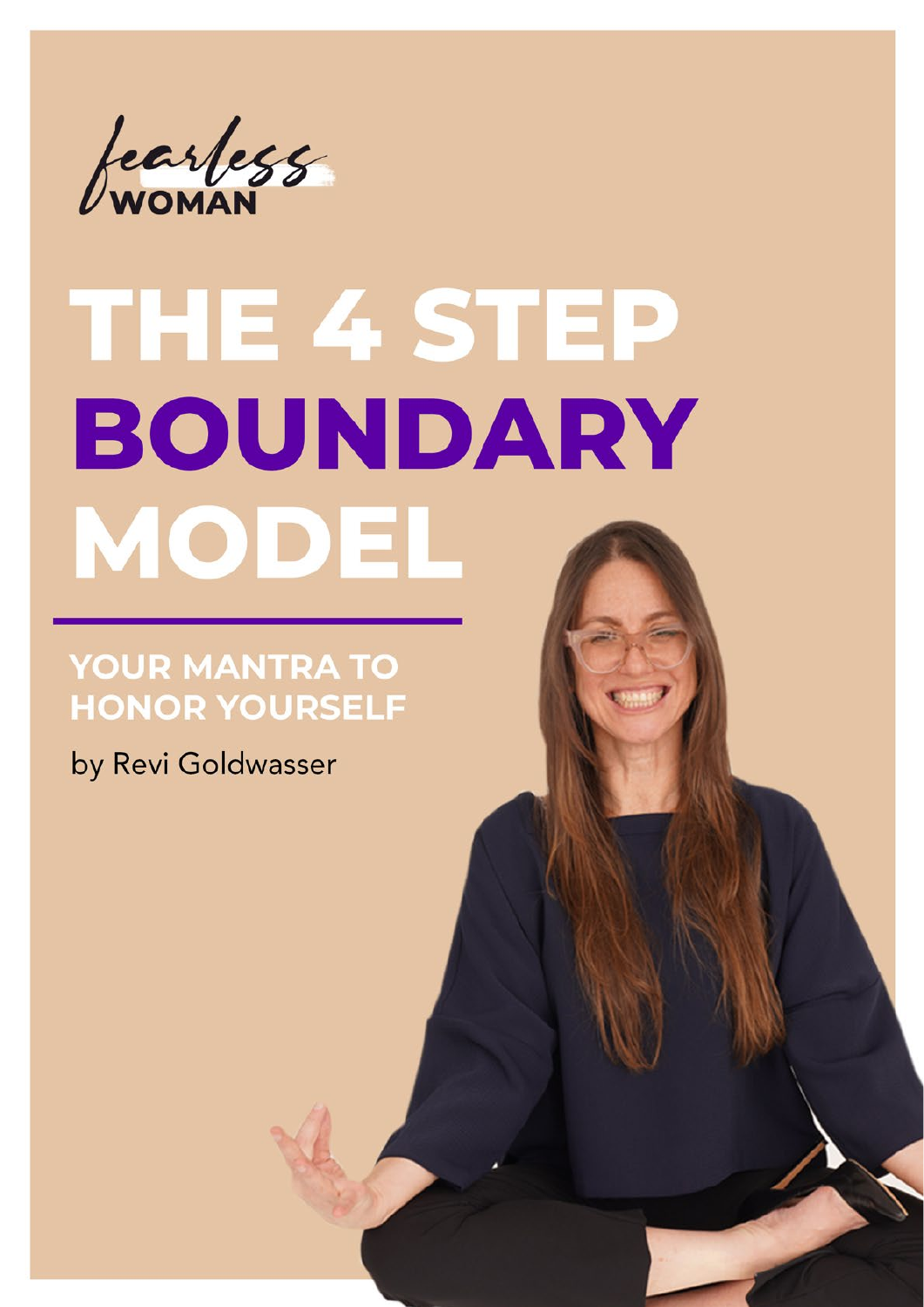

### **Politely Ask To Stop**

**Politely communicate to this person how you want to be spoken to and treated and that what they did now was hurtful to you and something you don't want to occur anymore.** 

*"Hey John, listen, you just put me down now in front of the kids and I really*  don't appreciate being talked down to like that. It's very hurtful to me and it *makes me sad and upset. I don't want to feel this way anymore and I am sure you don't want to hurt me like that either. So please don't talk down to me anymore, ok? I would really appreciate it. Thank you for understanding."*

If John continues to speak down to you (or behave in ANY other way that is not ok with you, you move to Step 2 of the Boundary Model.

# **STEP #2: 1999 #2: 1999 #2: 1999 #2: 1999 #2: 1999 #2: 1999 #2: 1999 #2: 1999 #2: 1999 #2: 1999 #2: 1999 #2: 1999 #2: 1999 #2: 1999 #2: 1999 #2: 1999 #2: 1999 #2: 1999 #2: 1999 #2: 1999 #2: 1999 #2: 1999 #2: 1999 #2: 1999**

**Be firm and direct in your request for a changed behavior. We are not asking anymore, we are stating this as a fact – this is the new way with you so act accordingly. Period.** 

*"John, you just called me stupid now in front of the kids. I asked you before not to talk down to me anymore. Yet you did it again. Stop it. Don't do that again.*  It's not acceptable for me for you to behave and talk to me like that again. I *will not accept this behavior anymore. So stop."*

There will be backlash, be ready…. But do not engage.

Walk out if you have to, hang up the phone, leave the room. Do not engage in a dialogue of why this demand is not ok. It absolutely is ok. You owe no one an explanation of how to be treated.

As usually happens with Toxic people this behavior will continue. If "John" does it again, you move to Step 3 of the Boundary Model.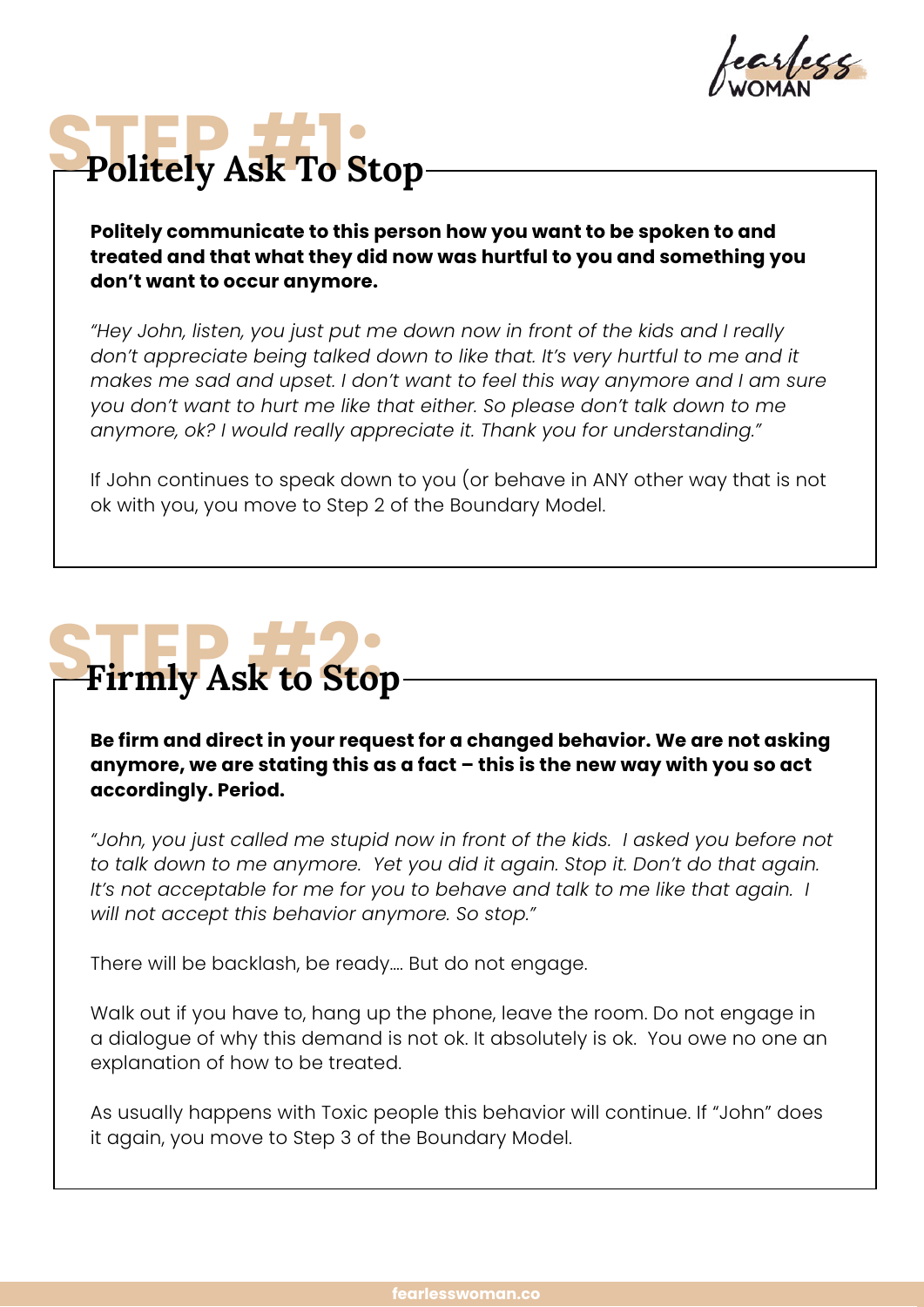earless

#### Demand to Stop or Else!

Demand firmly and unequivocally of how you expect to be treated, and clearly stipulate a consequence if the demand to respect and honor your boundary needs are not met.

This Step is the hardest. You MUST be able to go through with the consequence (which is Step 4).

If you don't go through with it, then you will be like the Shephard who cried wolf – when it really mattered, no one came to the rescue. Don't the that Shephard! If you mean business, and you want to be treated well, you have to stand up for it and fight for it. No one will do this for you. Only you can do it for you. So fight for yourself!

*"John, you just told me I am fat and ugly and I will never amount to anything in my life. That is absolutely not ok!!! I have asked and told you twice already that you can not talk to me this way anymore! This is out of line and I will not stand for it anymore. Do it again – talk down to me in any way, insult me, ridicule me,*  put me down, embarrass me, or anything of the sort, then understand that I will *leave you and we will get a divorce. And I am not kidding."*

Note: You don't have to have such a harsh consequence.

You can take the phone away from your kids, you can get separated, you can take a break from seeing your boyfriend, you can block someone on the phone, you can take a one week break from talking, etc, etc.

The key is to make the consequence something you can commit to and stick with and most importantly something that will PROTECT you from this negative behavior you don't want anymore.

John, as all Toxic people do, will insult you again and put you down again, it's something they can not help as they are broken people who love to bully others.

It is not our job to fix him, it is not your job to save him. It is your job to fix YOU. Is it your job to save YOU. So here we go to Step 4….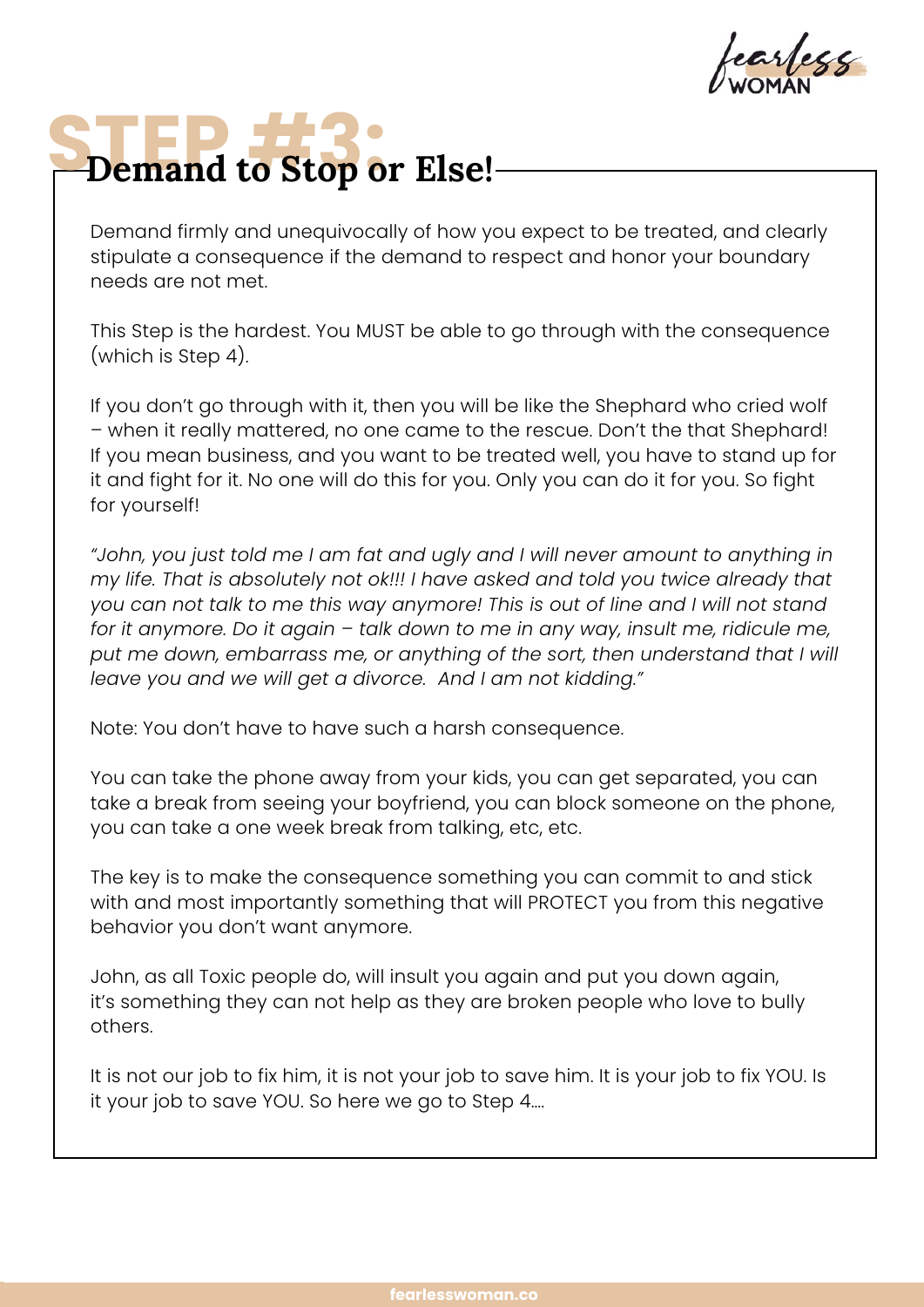earless

#### **STEP ACT on Your Consequence**

As always happens, toxic people will again abuse, put down, and hurt your feelings. If this happens again, Step 4 in your Boundary Model is to "pull the plug" on whatever you decided in Step 3.

NOTE: You do not even have to TELL this person you executing on Step 3. You can just do it. There is no need to "tell them" oh – you did it again, so now I'm going through with it. It's actually almost redundant at this point.

If you insist on letting them know, then something like this will work:

*"John, you just told me I'm an ugly stupid good for nothing woman. It's enough. It's over. I have had enough. I am filing for Divorce."*

Or whatever consequence you gave at Step 3, you need to to do it now and show this toxic person you are not putting up with their issues anymore.

This is not about THEM. This is about you.

# Let's not easy... USION

It's not easy – I know – but you will be amazed at how your life will change. Honor yourself, honor your mind, your emotions, your sense of worth. You have every right to demand positive and respectful behavior from those around you – especially those that are supposed to love you (boyfriend/family/spouse).

Don't do such hard consequences at the beginning if it's too hard. Practice baby steps. Try just Step 1 and Step 2… but I encourage you to go through to Step 4.

You will be amazed that those that love you and honor you, will respect your boundary model and will change to keep you in their life. Those that don't, don't deserve to have you in their life. And you certainly don't deserve their emotional and verbal abuse.